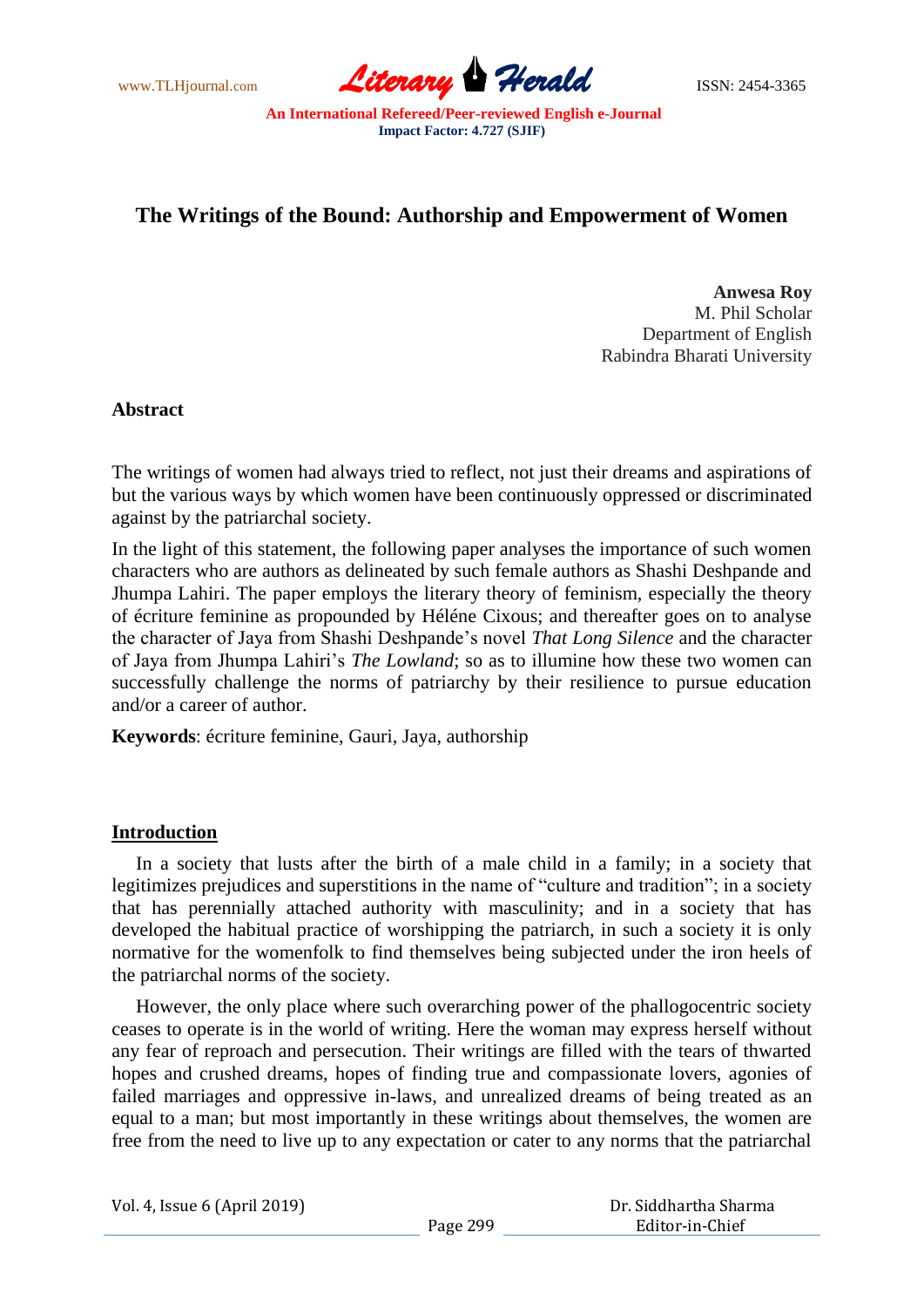

society may expect them to live up to; for here they may speak and talk as they are, allowing their wildest dreams and passions to exist side by side their most demure desires.

 Since, the women author writing about women seemed to yield such a mighty power to create a free space just by the use of her pen, it was only a matter of time that it came under heavy fire from the patriarchs of the society. Not only were the women prohibited to write but their writings were also ridiculed as emotional gibberish and/or the devil's whisperings that are meant to poison other women's minds. But despitethe stiff resistance mounted by the patriarchal society, the women turned a deaf ear to these limitations; as they continued the struggle for their freedom using the pen (which in turn is another phallic symbol) as their primary ammunition. They fought fire with fire. The male phallus was now rivalled by the pen.

 The following article examines in great detail this significance and importance of the writings of women and how women authors through their writings have revealed not just the autocratic subjugation of women's writings by the patriarchal forces; but also the need in allowing the women their innate agency of freely expressing their thoughts and emotions in their writings.

 The article begins by arguing that the women must not be forced to write using the same stereotypical tropes as used by men in their writings in depicting women characters. Instead the women authors should choose to write keeping close to their "body". In other words, the works of the women authors must be steeped in descriptions relating to their deepest and secret emotions; their bodily cravings, functions and changes; and most  $\frac{1}{2}$  importantly how they choose to see themselves  $\frac{1}{2}$  descriptions that would truly set the writing apart from the customary manner men have perennially sketched their women characters. In this advocacy, the article closely follows the methods and arguments as propounded by Hélène Cixous in her foundational work, "The Laugh of the Medusa".

 After setting these arguments as the primary theoretical basis, the article goes on to compare and contrast two women characters drawn from the writings of two very important Indian women authors, writing in English. The article first examines the character of Jaya, the protagonist of the novel *That Long Silence* by Shashi Deshpande. As the novel was published in 1988, it is often rightly criticised for its presentation of certain clichéd tropes of women oppression  $-$  such as an uncaring husband, torturous inlaws etc.  $-$  but the novel deserves special attention because of the fact that, it delineates how the most neglected aspect of Jaya's character  $-$  her ability to write and her past career as an editor for a news daily  $-$  comes to the rescue of both her marriage and her family when her husbandis accused of taking bribes from a client. Thus, Deshpande's novel firmly establishes the need for the women to write and continue the practice of writing; but it fails to take the revolutionary leap of making Jaya walk out of her marriage with Mohan when at last she finds a resort in her writing career.

 Written, after twenty five years, Gauri in Jhumpa Lahiri's*The Lowland* (2013) however does not shy away when the time arrives to take a harsh decision. Imbued with the same revolutionary spirit, as in her beloved Udayan ─ the burning spirit of Naxalite

|    | Dr. Siddhartha Sharma |
|----|-----------------------|
| )0 | Editor-in-Chief       |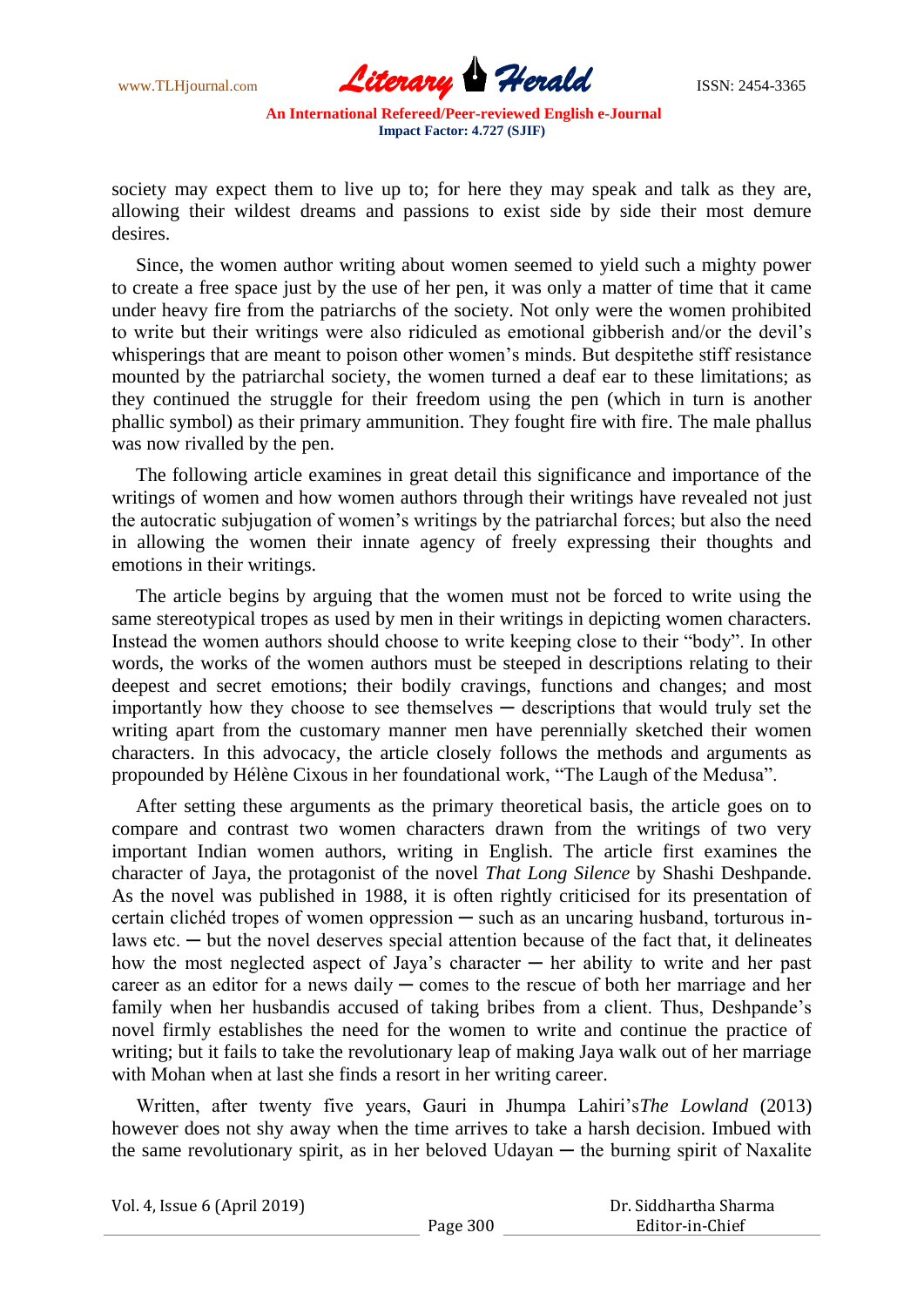www.TLHjournal.com **Literary Herald ISSN: 2454-3365** 

revolution against which backdrop the very novel is set  $-$  Gauri finding the slightest avenue to continue her post-doctoral studies in an American university, she does not hesitate to walk out of her piteous marriage with Udayan's brother, Shubash, and relegate her daughter Bela to the care of Shubash.

 The article examines in clear detail how both these female authors have delineated the cause and manner of the empowerment of their respective women characters, and why there exists such a huge difference in them. The article nevertheless, abstains from going into a value judgement of who is correct and who is wrong. Instead it merely wishes to draw out a trajectory tracing the revolutionary change in which women authors now prefer to see their women characters.

I

# The Concept of **Écriture Feminine:**

 Published in 1975, Hélène Cixous' seminal essay "The Laugh of the Medusa" presents a vituperative criticism of both phallocentrism and phallogocentrism and posits her own conceptualisation of écriture feminine (or women's writing) as its stark opposite. At the very incipient part of her essay, Cixous states pronouncedly her agenda in writing this essay. Cixous deliberately states that she is writing this tract as "a woman, toward women" and goes on to define the word "woman" as someone who is constantly engaged in a struggle against the "conventional man" and is committed to the task of uniting all "women to their senses and to their meaning in history" (Cohen and Cohen 875). Although soon enough Cixous does not fail to acknowledge the multiplicity of the implication of the word "woman", as she accords that not all women are the same, but each differ from the other only in positive terms.

 Hereafter she fires her first salvo against phallocentrism by her forceful imploring of women to write, so that other women may also be inspired to come out of their closets and speak their mind without any fear or favour.

 Cixous says that writing should not only be reserved for the "great men" and in tandem, writing by women should not be considered as silly; insteadshe urges women to write without anything to hold them back—such as a man, "the imbecilic capitalist missionary" which controls all publishing houses; and not even "yourself" (Cohen and Cohen 877). Cixous thus sounds a clarion call: "woman must write woman. And man, man" (Cohen and Cohen 877). According to Cixous this is important, as in the entire gamut of literature "across languages, cultures and ages" (Cohen and Cohen 878) one will find that only a handful of writings could be truly considered as inscribed in "femininity". In this regard Cixous excludes those "species of female writers", whose "workmanship is in no way different from male writing, [as it] either obscures women or reproduces theclassic representations of women (as sensitive−intuitive−dreamy, etc.)" (Cohen and Cohen 877). Cixous therefore, prompts women to begin an original trend of writing, one that would be liberated from the phallogocentric usage of language and will be written in "white ink" (Cohen and Cohen 881).

| Dr. Siddhartha Sharma |  |
|-----------------------|--|
| Editor-in-Chief       |  |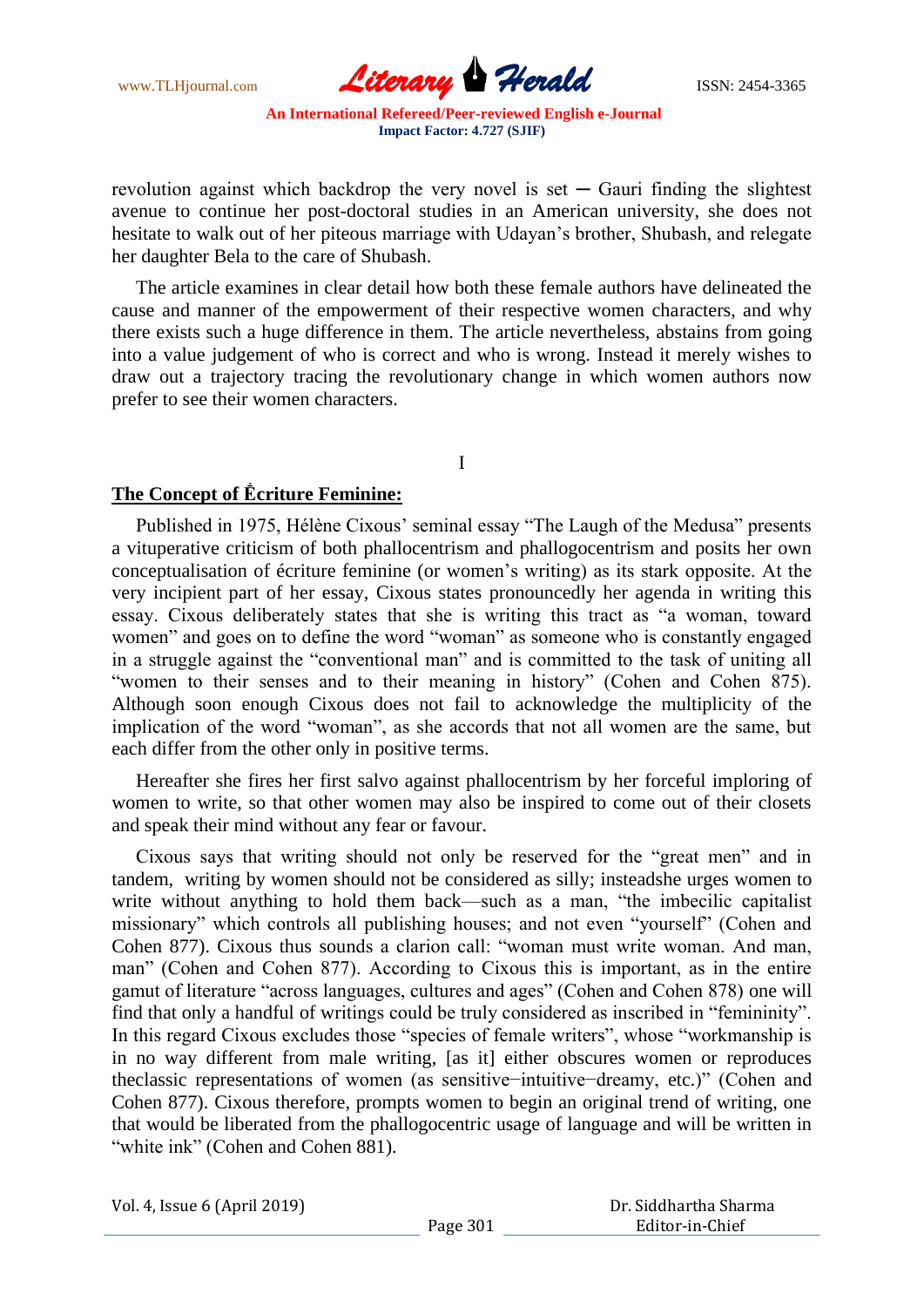www.TLHjournal.com **Literary Herald Herald** ISSN: 2454-3365

According to Cixous, the woman must write herself without alienating her body from her form of writing:

Write your self. Your body must be heard. Only then will the immense resources of the unconscious spring forth. Our naptha will spread throughout the world... that will change the rules of the old game. (Cohen and Cohen 880)

To expound in detail, as rightly pointed out by M.A.R. Habib, "the female body" has for long been "repressed historically by the apparatus of the male theology and philosophy, social systems and even psychoanalysis" (704); but now by writing close to the body, feminine writing will once again assist in "facilitating a return of the repressed, a resurrection of that which has been subordinated and treated as secondary, as dirty" (Habib 704). Furthermore, according to Cixous, writing close to the body would help the women celebrate her own bodily features (such as the differences in their shape, colour, race, religion etc.) and not come to regard it with abhorrence; and thereby in turn allowing for greater complexity and diversity of writing. In other words, for Cixous, all bodily functions and the processes that a woman undergoes in her life — her periods, her sexual desires, the pains of childbirth, the joys of motherhood, the agonies of old age are not negative but positive forces that should no longer be shoved under the carpet but celebrated and openly discussed.

 M.A.R. Habib thus rightly summarizes Cixous' connection of the body with a personalized form of writing in the following manner, as:

an emblem of drives, the resistant particularity of experience, the uniqueness of individuals that cannot be subsumed under coercive classifications, the impossibility of abstracting the historical and the national from the personal. And the writing that writes the body refuses codification and closure, resists obeisance to the throne of reason, and insists on its living connections with the materiality of the body, its drives, the unconscious, the libido. (Habib 706)

According to Cixous, when women would achieve such a form of writing that is free from any patriarchal constraints, one would gaze upon the face of the deadly and monstrous Medusa, and not find her "deadly", but would rather see her as beautiful and observe her laughing.

#### II

### **Jaya: In Between Silence and Writing**

 Published in 1988 and set against the backdrop of the metropolitan Bombay of the 1970s, Shashi Desphande's *That Long Silence* is one of the most articulate narratives that seeks to describe not only the pangs and anxieties of a housewife caught within an abusive marriage but sets it in contrast with the freedoms of an author. The novel closely traces the psychological development of the character of Jaya as she grapples with the question of expression and the art of writing. However, very little critical attention has been paid to this aspect of the novel as most scholars and critics chose to analyse and

Vol. 4, Issue 6 (April 2019)

|          | Dr. Siddhartha Sharma |  |
|----------|-----------------------|--|
| Page 302 | Editor-in-Chief       |  |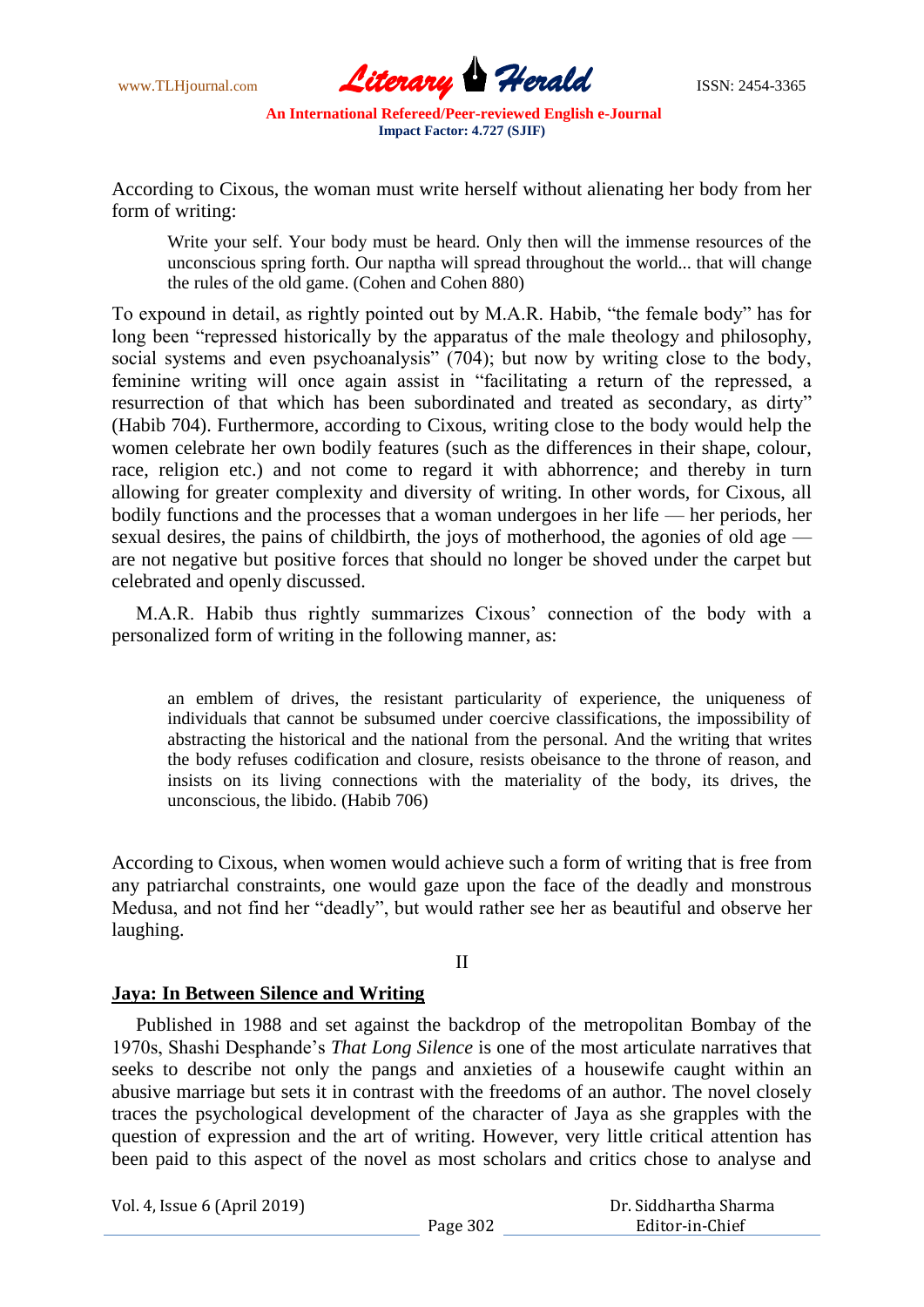www.TLHjournal.com **Literary Herald ISSN: 2454-3365** 

interpret the centrality of the character of Jaya and her plight as the universal correlative of the fate of all Indian married women.

 The novel opens with Jaya and her husband Mohan reallocating to a dingy apartment in Dadar leaving all their prized possessions of a posh home and a luxurious life in Churchgate, following an official enquiry that has been initiated against Mohan on the charges of bribery and embezzlement of funds. However, this reallocation serves a very important function of depriving Jaya of her identity as "a woman, a wife and a mother"  $(Bhalla 38)$   $-$  for all of these had been invariably linked "only to the acquisition and caring for possessions and the house" (Bhalla  $38$ ) — and thereby gives her the requisite space to reflect upon her life and her experiences as a married woman.

 Jaya accepts that in the very incipient part of their marriage, Jaya and Mohan had actually shared a great bond, but gradually they drifted apart as silence crept in. This was facilitated by the fact that Mohan being an orthodox man, he did not give Jaya "much freedom" nor did he endeavour to "understand her emotional self" (Gulia 423). Jaya is thus left with no other but to confine herself to a bounded silence that was born out of the age old indoctrination that the husband is "a sheltering tree". Nevertheless, what is interesting to note herein is that, Jaya's reflections on her married life is not bounded to her own self only but also comes to include the lives of other women (who both belong or do not belong to her family) who are oppressed not just by men but also by patriarchal women. In this vein Jaya narrates the tale of the lunatic Kusum, her paternal grandmother whom she calls "ajji", the childless Jeeja and Vanitamami "with her endless pujas and fasts" (Bhalla 42).

 However, these reflections of Jaya are interspersed with a sunny recollection of her time when she could assume her alternate identity of "Seeta", the author of a newspaper daily churning out stories about a "plump, good humoured, pea brained but shrewd, devious, skimming over life" (Deshpande 149) kind of a woman. Although these stories depict the life of a vey stereotypical wife, with "recognizable traits in the travails of a middle-class bourgeois housewife", bearing great similarities with her own confessions noted in her personal diary; yet it is this small window which in turn allows Jaya her little freedom to carve out a niche for herself.

 To elucidate in detail, not only does Jaya acquire fame as the creator of "Seeta" but her writing also acquaints her with Kamat — the old next door neighbour of their Dadar flat who serves to hold up a mirror to Jaya, and lets her realise her true worth. Kamat critiques the writings of Jaya as being "too restrained" (Deshpande 147) and implores her to take up a "personal view, a personal vision" (Deshpande 147) which according to him, would set her fiction apart from the ordinary and run-off-the-mill writings. Furthermore, it is in the association of Kamat that Jaya admits:

"With this man I had not been a woman. I had been just myself ─ Jaya." (Deshpande 153)

Thus Kamat is rightly ascertained to be a foil to Mohan; as Jaya is made to realise, that the superior power of writing and the agency of writing one's own self and body, does not necessarily entail setting everything in the public eye; but rather involves adopting a critical distance that allows one to make oneself the subject of evaluation.

| Vol. 4, Issue 6 (April 2019) |          | Dr. Siddhartha Sharma |  |
|------------------------------|----------|-----------------------|--|
|                              | Page 303 | Editor-in-Chief       |  |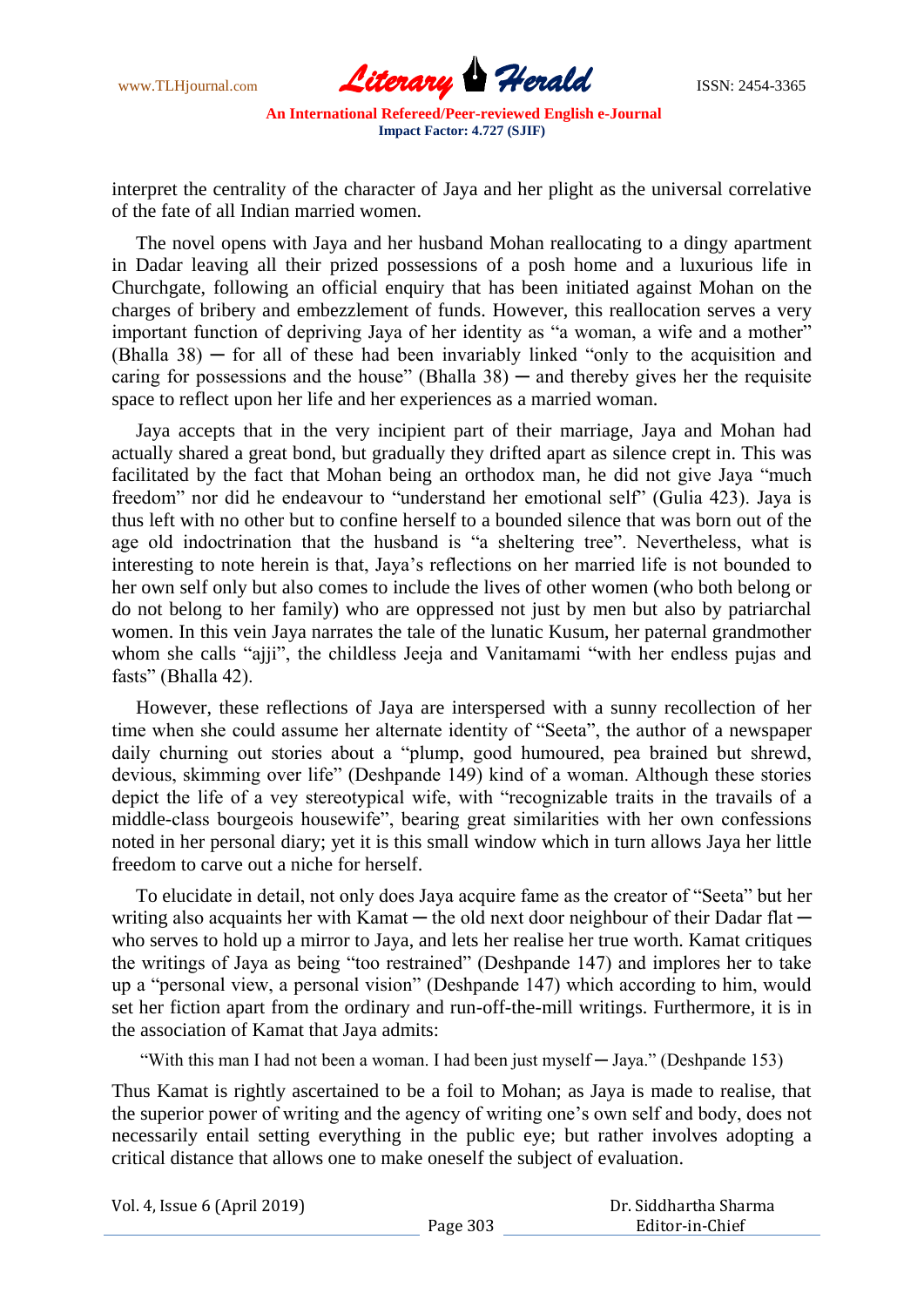www.TLHjournal.com **Literary Herald ISSN: 2454-3365** 

#### III

### **Gauri: Breaking Free from the Shackles**

 Gauri as delineated by Jhumpa Lahiri in her novel *The Lowland* is perhaps one of the most anti-conventional delineations of an empowered woman.

 Although the novel begins on the note of filial love, depicting the deep bonding the two brothers Shubash and Udayan shared between them; soon with the passage of time and in the course of the novel, both brothers drift apart from each other primarily, owing to their studies and due to the apparent rift in their ideologies  $-$  while nothing can interrupt Shubash from pursuing his PhD at an university in Rhode Island in America, Udayan happily gives himself over to the Naxalite movement — and both continue in their own paths. It is here in America, that Shubash is intimated by Udayan that he has "found a girl all by him" (Pius 104). This is the first time that the readers are acquainted with Gauri, the lady love of Udayan.

 Gauri is depicted to have been born in 1948 and she hails from North Calcutta. At a very young age Gauri was sent away from her "parents' village" (Lahiri 57) to stay with her grandparents in Calcutta in the pursuit of a good education. The only relative she had in this strange city was her brother Manash, two years older than her. Manash and Udayan were both graduate students of the Physics Department at the Calcutta University. It is through Manash that Udayan came to know Gauri  $-$  who at that time was studying Philosophy at Presidency  $-$  and soon enough they had developed proximity towards each other.

 In the long letter that Udayan writes about Gauri, there is a significant amount of information that helps the reader in drawing sketch of her character during her prewedding days. Udayan narrates that in her grandparents' house, Gauri feels most attached to the balcony for not only does it provide her a place of reclusion and contemplation but also a place where she can truly feel associated with. Furthermore, Gauri is said to be someone who greatly privileges her studies and reading of books much above petty jewels and saris (Lahiri 46). Such a mindset had prepared Gauri to be imbued with the revolutionary ideals of the Marxists-Leninsts when Udayan decided to indoctrinate her.

 However, with the turn of a few pages, Gauri's life had been completely overturned with tragedy  $-$  following close on the heels of her marriage with Udayan, Gauri was widowed as the police shot down her husband right in front of her eyes, on false charges of sedition and treason ─ leaving her no other option but to look for a new life. The option to do so came from an unconventional quarter, as Shubash unable to bear any longer the act of blaming Gauri alone for the death of Udayan  $-$  who according to BijoliMitra, the mother of Shubash and Udayan, had failed as a wife to distract Udayan from his revolutionary activities which had eventually led the police to find him out and shoot him in cold blood —had offered Gauri the option to re-allocate with him to the U.S.A and to begin her life there anew. Faced with the question that what was going to be the fate of the child that Gauri is impregnated with, Shubash had accorded that, "I'll make it mine, Gauri" (Lahiri 137). Thus, Gauri moved to Rhode Island and was quickly swept back into the flow of life once again — she had not only started her studies all over again,

Vol. 4, Issue 6 (April 2019)

| Dr. Siddhartha Sharma |  |
|-----------------------|--|
| Editor-in-Chief       |  |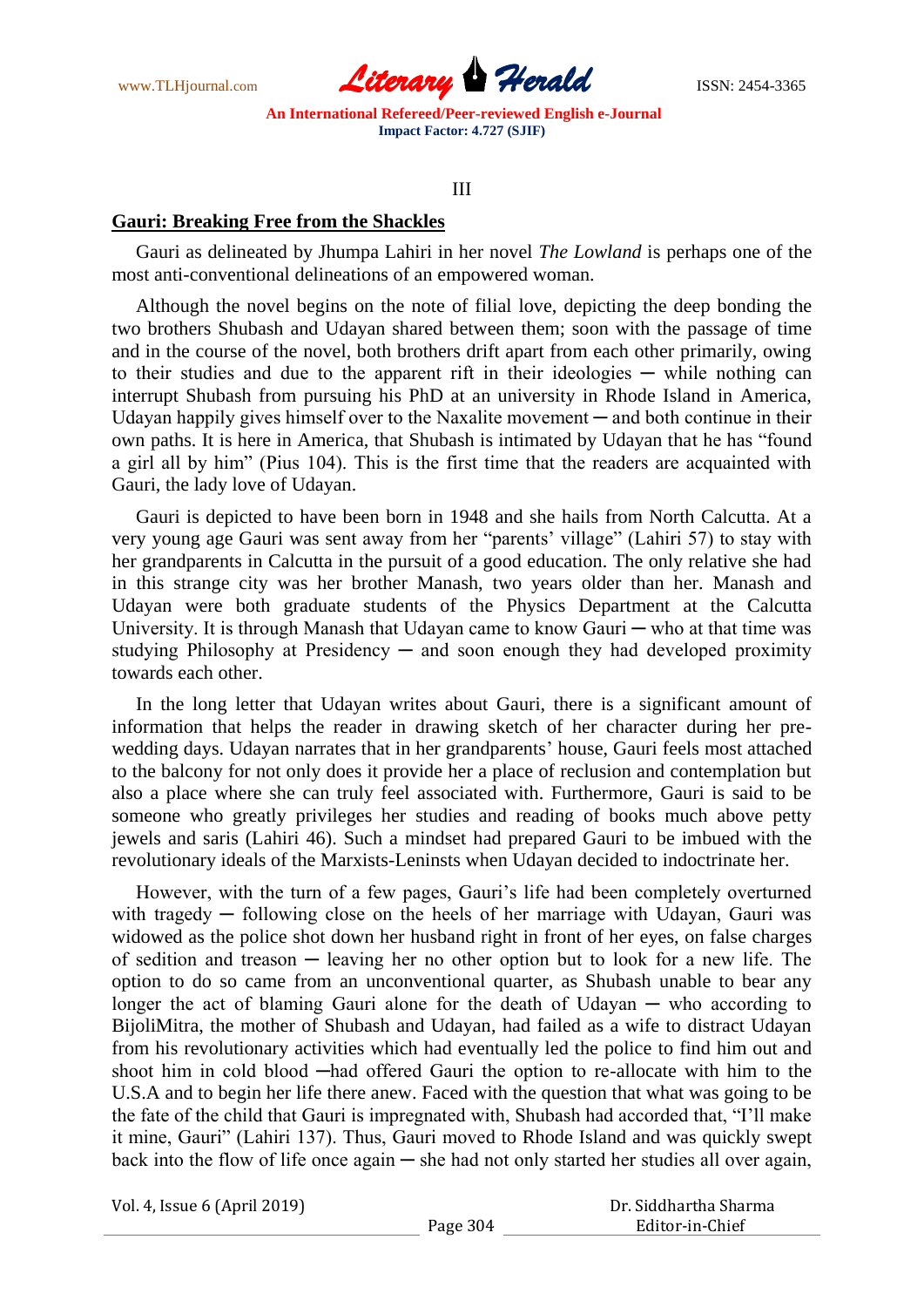www.TLHjournal.com **Literary Herald Herald** ISSN: 2454-3365

but had gone to become the daughter-in-law of Bijoli Mitra "twice over" (Lahiri 186); while the "exact pitch and manner of speaking" (Pius 106) of Udayan was replicated in the voice of Shubash.

 Soon enough Gauri found herself so much absorbed in her studies, that encouraged by her professor, Otto Weiss, she did not even once hesitate to leave her home, her responsibilities as a wife to Shubash and even desert the care of her child Bela to pursue a doctoral program in Philosophy in tandem with a teaching position in California.

 Pages and pages of scholastic debates have tried to gauge the reason to such a behaviour on the part of Gauri, but none have come close to an iota of the real cause  $-$ Gauri is a woman who loves learning more than anything else, as time and again she herself had said that it is only studies that keep her the best company. It is imperative to note herein, that any interpretation that tries to malign Gauri as an irresponsible and selfish mother or a kind of lunatic woman is absolutely false, as none of those criticisms takes into consideration that Gauri in her youth had willingly left her parents' village to pursue studies inCalcutta; and it is therefore only natural that finding such a great opportunity to pursue doctoral studies and lead a life as a mentor to young minds would only draw her out of her cloistered life.

IV

## **Conclusion:**

 Thus to conclude, being written at a time far removed from Shashi Deshpande, Jhumpa Lahiri could create the best, if not the ideal representation of an empowered female in her fiction, one who does not hesitate to walk away from her family and social life in the quest to set up her own identity, with only writing and education as her means. In other words, if  $Jaya - a$  budding author who wilfully succumbs to the limitations of her own patriarchal society  $-$  is the genesis of an empowered educated female, then Gauri — a revolutionary woman and a scholar in making — is the goal to which modern feminist fiction must journey towards, in order to create truly the ideal picture of the liberated woman, empowered by nothing short of an unbridled capacity to write and speak what her mind desires.

### **WORKS CITED**

Bhalla, Amrita. *Shashi Deshpande*. Atlantic Publishers, 2010. pp 35-48

Cohen, Keith and Paula Cohen, translators. "The Laugh of the Medusa" by Hélène Cixous. *Signs*, vol. 1, no. 4, 1976. pp. 875-893. www.jstor.org. Accessed on 22nd February, 2019.

Deshpande, Shashi. *That Long Silence*. Penguin Publishers, 2012.

Gulia, Kusum. "Articulation of the Feminine Voice: A Study of *That Long Silence*". *International Journal of English Language, Literature and Humanities*. Vol. 3, No. 6, 2015. pp. 422-426. www.ijellh.com. Accessed on 5<sup>th</sup> March, 2019.

Vol. 4, Issue 6 (April 2019)

 Dr. Siddhartha Sharma Editor-in-Chief